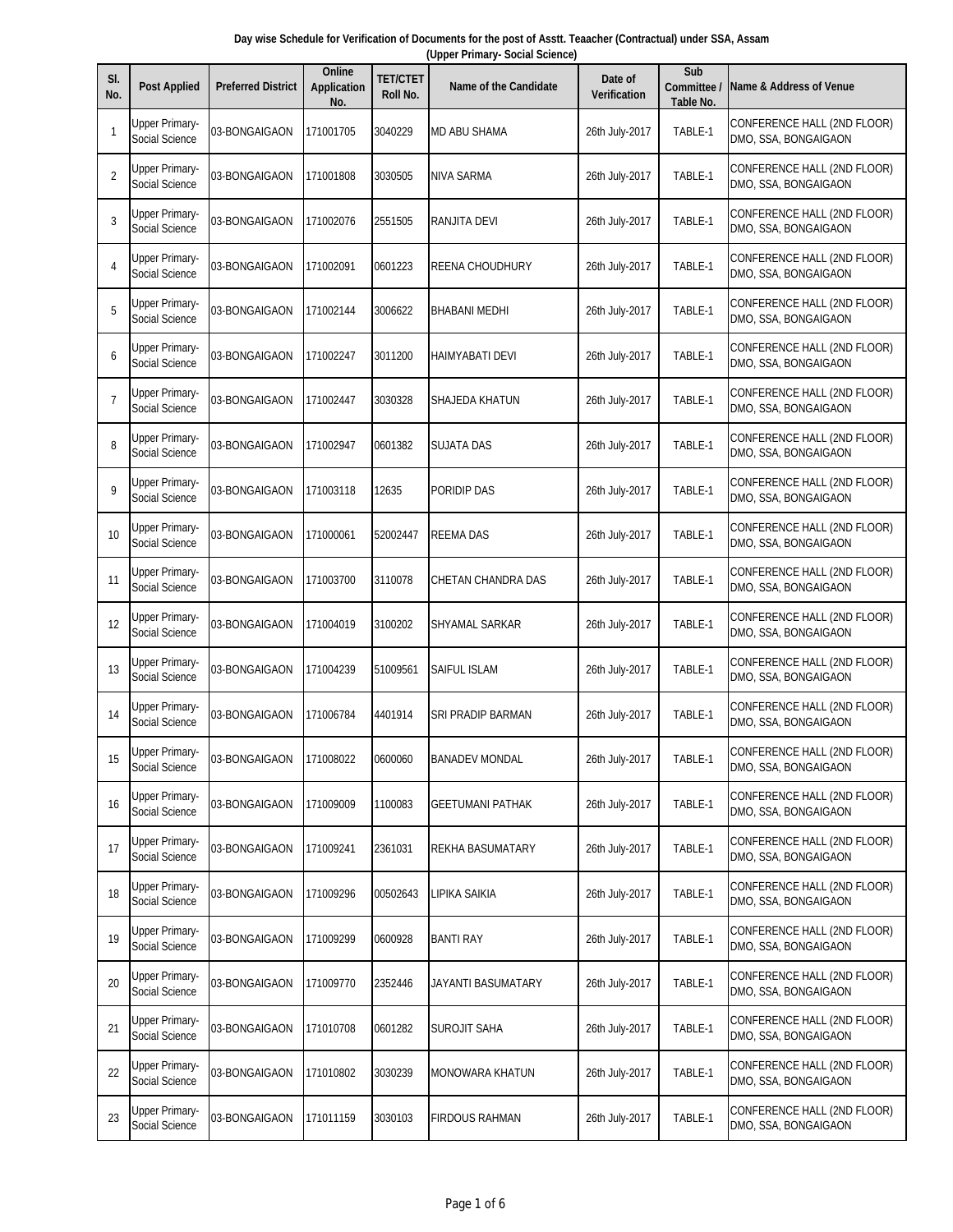| Day wise Schedule for Verification of Documents for the post of Asstt. Teaacher (Contractual) under SSA, Assam |  |  |                                 |  |  |  |  |  |  |  |
|----------------------------------------------------------------------------------------------------------------|--|--|---------------------------------|--|--|--|--|--|--|--|
|                                                                                                                |  |  | (Upper Primary- Social Science) |  |  |  |  |  |  |  |
|                                                                                                                |  |  |                                 |  |  |  |  |  |  |  |

| SI.<br>No. | <b>Post Applied</b>                     | <b>Preferred District</b> | Online<br><b>Application</b><br>No. | <b>TET/CTET</b><br>Roll No. | <b>Name of the Candidate</b> | Date of<br><b>Verification</b> | Sub<br>Committee<br>Table No. | Name & Address of Venue                             |
|------------|-----------------------------------------|---------------------------|-------------------------------------|-----------------------------|------------------------------|--------------------------------|-------------------------------|-----------------------------------------------------|
| 24         | <b>Upper Primary-</b><br>Social Science | 03-BONGAIGAON             | 171012302                           | 2110782                     | PRABITRA SAIKIA              | 26th July-2017                 | TABLE-1                       | CONFERENCE HALL (2ND FLOOR)<br>DMO, SSA, BONGAIGAON |
| 25         | Upper Primary-<br>Social Science        | 03-BONGAIGAON             | 171012320                           | 00818142                    | <b>ANKITA SHREE</b>          | 26th July-2017                 | TABLE-1                       | CONFERENCE HALL (2ND FLOOR)<br>DMO, SSA, BONGAIGAON |
| 26         | <b>Upper Primary-</b><br>Social Science | 03-BONGAIGAON             | 171012451                           | 0600016                     | AKON CHANDRA NATH            | 26th July-2017                 | TABLE-1                       | CONFERENCE HALL (2ND FLOOR)<br>DMO, SSA, BONGAIGAON |
| 27         | <b>Upper Primary-</b><br>Social Science | 03-BONGAIGAON             | 171013454                           | 3030037                     | ABUL HUSSAIN                 | 26th July-2017                 | TABLE-1                       | CONFERENCE HALL (2ND FLOOR)<br>DMO, SSA, BONGAIGAON |
| 28         | <b>Upper Primary-</b><br>Social Science | 03-BONGAIGAON             | 171013485                           | 3030337                     | KANKAN KALITA                | 26th July-2017                 | TABLE-1                       | CONFERENCE HALL (2ND FLOOR)<br>DMO, SSA, BONGAIGAON |
| 29         | <b>Upper Primary-</b><br>Social Science | 03-BONGAIGAON             | 171014023                           | 52001565                    | MD ABDUL KADER               | 26th July-2017                 | TABLE-1                       | CONFERENCE HALL (2ND FLOOR)<br>DMO, SSA, BONGAIGAON |
| 30         | Upper Primary-<br>Social Science        | 03-BONGAIGAON             | 171014601                           | 0700205                     | CHANDAMITA CHAKRABORTY       | 26th July-2017                 | TABLE-1                       | CONFERENCE HALL (2ND FLOOR)<br>DMO, SSA, BONGAIGAON |
| 31         | <b>Upper Primary-</b><br>Social Science | 03-BONGAIGAON             | 171014645                           | 3000548                     | <b>BIJOY KUMAR SARMA</b>     | 26th July-2017                 | TABLE-1                       | CONFERENCE HALL (2ND FLOOR)<br>DMO, SSA, BONGAIGAON |
| 32         | <b>Upper Primary-</b><br>Social Science | 03-BONGAIGAON             | 171015003                           | 0601009                     | <b>HEMANTA SINGHA</b>        | 26th July-2017                 | TABLE-1                       | CONFERENCE HALL (2ND FLOOR)<br>DMO, SSA, BONGAIGAON |
| 33         | <b>Upper Primary-</b><br>Social Science | 03-BONGAIGAON             | 171015091                           | 0700293                     | <b>GITIKA CHOWDHURY</b>      | 26th July-2017                 | TABLE-1                       | CONFERENCE HALL (2ND FLOOR)<br>DMO, SSA, BONGAIGAON |
| 34         | <b>Upper Primary-</b><br>Social Science | 03-BONGAIGAON             | 171015551                           | 2030403                     | JOCHAN ALI MOLLAH            | 26th July-2017                 | TABLE-2                       | CONFERENCE HALL (2ND FLOOR)<br>DMO, SSA, BONGAIGAON |
| 35         | Upper Primary-<br>Social Science        | 03-BONGAIGAON             | 171015617                           | 2030410                     | <b>MD ABDUL ROSHID</b>       | 26th July-2017                 | TABLE-2                       | CONFERENCE HALL (2ND FLOOR)<br>DMO, SSA, BONGAIGAON |
| 36         | Upper Primary-<br>Social Science        | 03-BONGAIGAON             | 171015667                           | 3030117                     | HAJARAT ALI                  | 26th July-2017                 | TABLE-2                       | CONFERENCE HALL (2ND FLOOR)<br>DMO, SSA, BONGAIGAON |
| 37         | <b>Upper Primary-</b><br>Social Science | 03-BONGAIGAON             | 171015941                           | 4101829                     | NABA KUMAR DAS               | 26th July-2017                 | TABLE-2                       | CONFERENCE HALL (2ND FLOOR)<br>DMO, SSA, BONGAIGAON |
| 38         | <b>Upper Primary-</b><br>Social Science | 03-BONGAIGAON             | 171016159                           | 2110829                     | KRISHNA KANTA DAS            | 26th July-2017                 | TABLE-2                       | CONFERENCE HALL (2ND FLOOR)<br>DMO, SSA, BONGAIGAON |
| 39         | <b>Upper Primary-</b><br>Social Science | 03-BONGAIGAON             | 171017158                           | 0401076                     | INDRA MOHAN DAS              | 26th July-2017                 | TABLE-2                       | CONFERENCE HALL (2ND FLOOR)<br>DMO, SSA, BONGAIGAON |
| 40         | <b>Upper Primary-</b><br>Social Science | 03-BONGAIGAON             | 171017322                           | 51002157                    | <b>DANESH ALI</b>            | 26th July-2017                 | TABLE-2                       | CONFERENCE HALL (2ND FLOOR)<br>DMO, SSA, BONGAIGAON |
| 41         | <b>Upper Primary-</b><br>Social Science | 03-BONGAIGAON             | 171017556                           | 0401031                     | <b>HIREN DAS</b>             | 26th July-2017                 | TABLE-2                       | CONFERENCE HALL (2ND FLOOR)<br>DMO, SSA, BONGAIGAON |
| 42         | <b>Upper Primary-</b><br>Social Science | 03-BONGAIGAON             | 171017634                           | 5500156                     | <b>BHABITA DEKA</b>          | 26th July-2017                 | TABLE-2                       | CONFERENCE HALL (2ND FLOOR)<br>DMO, SSA, BONGAIGAON |
| 43         | <b>Upper Primary-</b><br>Social Science | 03-BONGAIGAON             | 171017670                           | 3030140                     | CHAYA DEVI                   | 26th July-2017                 | TABLE-2                       | CONFERENCE HALL (2ND FLOOR)<br>DMO, SSA, BONGAIGAON |
| 44         | <b>Upper Primary-</b><br>Social Science | 03-BONGAIGAON             | 171018140                           | 3350401                     | MONJURIMA SINGHA             | 26th July-2017                 | TABLE-2                       | CONFERENCE HALL (2ND FLOOR)<br>DMO, SSA, BONGAIGAON |
| 45         | <b>Upper Primary-</b><br>Social Science | 03-BONGAIGAON             | 171018499                           | 5500156                     | <b>BHABITA DEKA</b>          | 26th July-2017                 | TABLE-2                       | CONFERENCE HALL (2ND FLOOR)<br>DMO, SSA, BONGAIGAON |
| 46         | <b>Upper Primary-</b><br>Social Science | 03-BONGAIGAON             | 171018703                           | 3100239                     | NARENDRA DAHAL               | 26th July-2017                 | TABLE-2                       | CONFERENCE HALL (2ND FLOOR)<br>DMO, SSA, BONGAIGAON |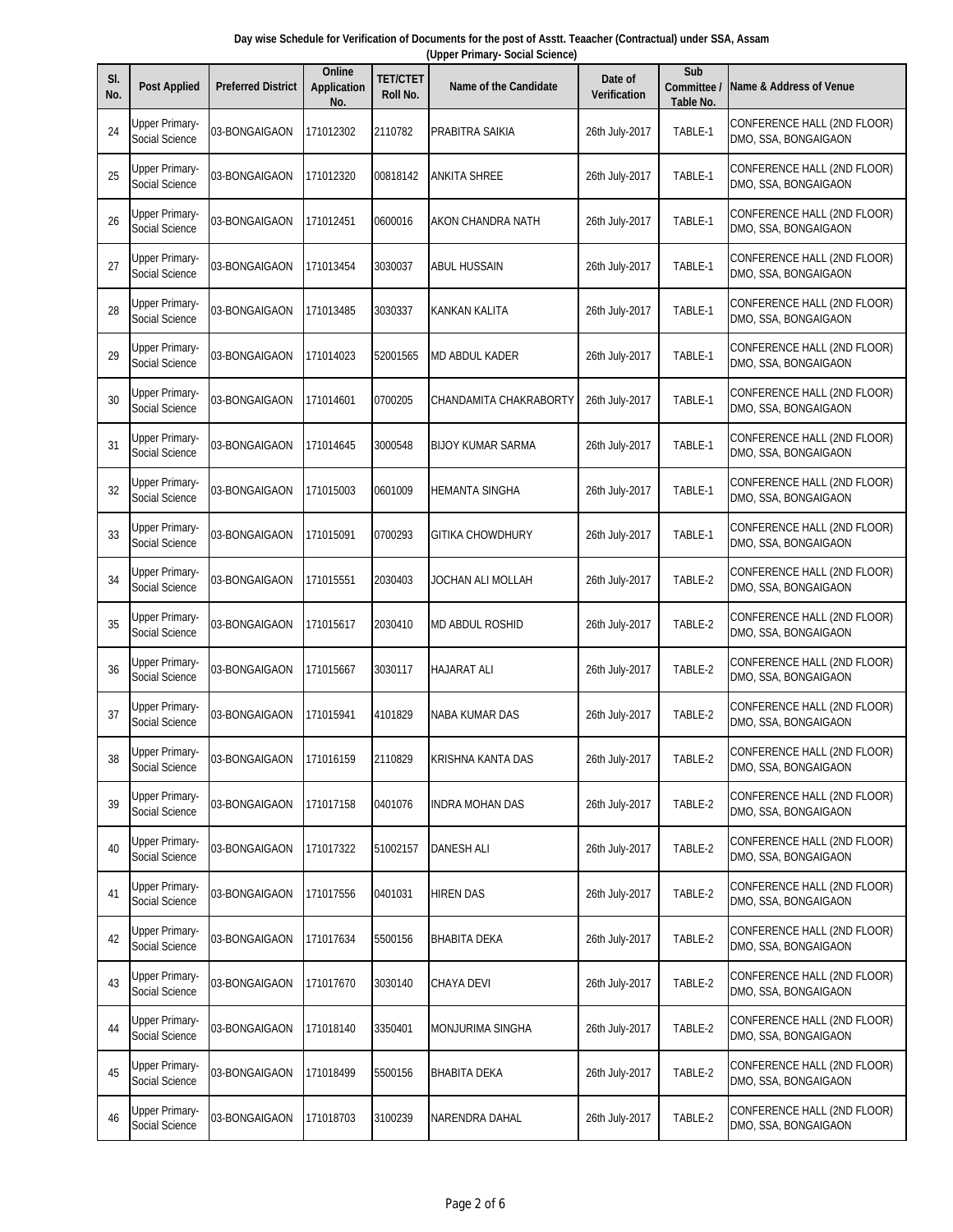| Day wise Schedule for Verification of Documents for the post of Asstt. Teaacher (Contractual) under SSA, Assam |  |  |                                 |  |  |  |  |  |  |  |
|----------------------------------------------------------------------------------------------------------------|--|--|---------------------------------|--|--|--|--|--|--|--|
|                                                                                                                |  |  | (Upper Primary- Social Science) |  |  |  |  |  |  |  |
|                                                                                                                |  |  |                                 |  |  |  |  |  |  |  |

| SI.<br>No. | <b>Post Applied</b>                     | <b>Preferred District</b> | Online<br><b>Application</b><br>No. | <b>TET/CTET</b><br>Roll No. | <b>Name of the Candidate</b>       | Date of<br><b>Verification</b> | Sub<br>Committee<br>Table No. | Name & Address of Venue                             |
|------------|-----------------------------------------|---------------------------|-------------------------------------|-----------------------------|------------------------------------|--------------------------------|-------------------------------|-----------------------------------------------------|
| 47         | <b>Upper Primary-</b><br>Social Science | 03-BONGAIGAON             | 171022138                           | 52000662                    | <b>BILKIS AKTER</b>                | 26th July-2017                 | TABLE-2                       | CONFERENCE HALL (2ND FLOOR)<br>DMO, SSA, BONGAIGAON |
| 48         | Upper Primary-<br>Social Science        | 03-BONGAIGAON             | 171022668                           | 4402066                     | <b>RAMEN BHATTA</b>                | 26th July-2017                 | TABLE-2                       | CONFERENCE HALL (2ND FLOOR)<br>DMO, SSA, BONGAIGAON |
| 49         | Upper Primary-<br>Social Science        | 03-BONGAIGAON             | 171022825                           | 0700206                     | CHANDAN KR. DAS                    | 26th July-2017                 | TABLE-2                       | CONFERENCE HALL (2ND FLOOR)<br>DMO, SSA, BONGAIGAON |
| 50         | <b>Upper Primary-</b><br>Social Science | 03-BONGAIGAON             | 171022928                           | 4402803                     | SRI SURENDRA KUMAR<br><b>MISRA</b> | 26th July-2017                 | TABLE-2                       | CONFERENCE HALL (2ND FLOOR)<br>DMO, SSA, BONGAIGAON |
| 51         | <b>Upper Primary-</b><br>Social Science | 03-BONGAIGAON             | 171022987                           | 0700666                     | NIBEDITA SARMA                     | 26th July-2017                 | TABLE-2                       | CONFERENCE HALL (2ND FLOOR)<br>DMO, SSA, BONGAIGAON |
| 52         | <b>Upper Primary-</b><br>Social Science | 03-BONGAIGAON             | 171023226                           | 2352338                     | ANSUMWI BRAHMA                     | 26th July-2017                 | TABLE-2                       | CONFERENCE HALL (2ND FLOOR)<br>DMO, SSA, BONGAIGAON |
| 53         | Upper Primary-<br>Social Science        | 03-BONGAIGAON             | 171023477                           | 0401738                     | <b>MD GOLAM MOSTOFA</b>            | 26th July-2017                 | TABLE-2                       | CONFERENCE HALL (2ND FLOOR)<br>DMO, SSA, BONGAIGAON |
| 54         | Upper Primary-<br>Social Science        | 03-BONGAIGAON             | 171023544                           | 3110057                     | <b>BHANU DEVI</b>                  | 26th July-2017                 | TABLE-2                       | CONFERENCE HALL (2ND FLOOR)<br>DMO, SSA, BONGAIGAON |
| 55         | <b>Upper Primary-</b><br>Social Science | 03-BONGAIGAON             | 171024324                           | 0701528                     | TANUSHRI CHAKRABARTTY              | 26th July-2017                 | TABLE-2                       | CONFERENCE HALL (2ND FLOOR)<br>DMO, SSA, BONGAIGAON |
| 56         | <b>Upper Primary-</b><br>Social Science | 03-BONGAIGAON             | 171024656                           | 3550399                     | JHARNA DEBNATH                     | 26th July-2017                 | TABLE-2                       | CONFERENCE HALL (2ND FLOOR)<br>DMO, SSA, BONGAIGAON |
| 57         | <b>Upper Primary-</b><br>Social Science | 03-BONGAIGAON             | 171024766                           | 0601094                     | <b>MAMONI RAY</b>                  | 26th July-2017                 | TABLE-2                       | CONFERENCE HALL (2ND FLOOR)<br>DMO, SSA, BONGAIGAON |
| 58         | Upper Primary-<br>Social Science        | 03-BONGAIGAON             | 171024828                           | 0401463                     | <b>MAIDUL ISLAM</b>                | 26th July-2017                 | TABLE-2                       | CONFERENCE HALL (2ND FLOOR)<br>DMO, SSA, BONGAIGAON |
| 59         | Upper Primary-<br>Social Science        | 03-BONGAIGAON             | 171024964                           | 3010856                     | JEEBAN POWDEL                      | 26th July-2017                 | TABLE-2                       | CONFERENCE HALL (2ND FLOOR)<br>DMO, SSA, BONGAIGAON |
| 60         | <b>Upper Primary-</b><br>Social Science | 03-BONGAIGAON             | 171025078                           | 3030188                     | <b>HABIBAR RAHMAN</b>              | 26th July-2017                 | TABLE-2                       | CONFERENCE HALL (2ND FLOOR)<br>DMO, SSA, BONGAIGAON |
| 61         | <b>Upper Primary-</b><br>Social Science | 03-BONGAIGAON             | 171025242                           | 3100235                     | DURGA DEVI                         | 26th July-2017                 | TABLE-2                       | CONFERENCE HALL (2ND FLOOR)<br>DMO, SSA, BONGAIGAON |
| 62         | <b>Upper Primary-</b><br>Social Science | 03-BONGAIGAON             | 171025377                           | 3110272                     | RITA BASAK DAS                     | 26th July-2017                 | TABLE-2                       | CONFERENCE HALL (2ND FLOOR)<br>DMO, SSA, BONGAIGAON |
| 63         | <b>Upper Primary-</b><br>Social Science | 03-BONGAIGAON             | 171025574                           | 2100623                     | <b>NOPU BARMAN</b>                 | 26th July-2017                 | TABLE-2                       | CONFERENCE HALL (2ND FLOOR)<br>DMO, SSA, BONGAIGAON |
| 64         | Upper Primary-<br>Social Science        | 03-BONGAIGAON             | 171026114                           | 0701318                     | MITUSHREE ROY                      | 26th July-2017                 | TABLE-2                       | CONFERENCE HALL (2ND FLOOR)<br>DMO, SSA, BONGAIGAON |
| 65         | <b>Upper Primary-</b><br>Social Science | 03-BONGAIGAON             | 171026235                           | 52003014                    | SHUKURUL ISLAM                     | 26th July-2017                 | TABLE-2                       | CONFERENCE HALL (2ND FLOOR)<br>DMO, SSA, BONGAIGAON |
| 66         | <b>Upper Primary-</b><br>Social Science | 03-BONGAIGAON             | 171026335                           | 09526955                    | RAKESH YADAV                       | 26th July-2017                 | TABLE-2                       | CONFERENCE HALL (2ND FLOOR)<br>DMO, SSA, BONGAIGAON |
| 67         | <b>Upper Primary-</b><br>Social Science | 03-BONGAIGAON             | 171026986                           | 0700712                     | PARAG JYOTI MEDHI                  | 26th July-2017                 | TABLE-3                       | CONFERENCE HALL (2ND FLOOR)<br>DMO, SSA, BONGAIGAON |
| 68         | <b>Upper Primary-</b><br>Social Science | 03-BONGAIGAON             | 171027280                           | 52003010                    | SHORIFUL ISLAM                     | 26th July-2017                 | TABLE-3                       | CONFERENCE HALL (2ND FLOOR)<br>DMO, SSA, BONGAIGAON |
| 69         | <b>Upper Primary-</b><br>Social Science | 03-BONGAIGAON             | 171027497                           | 52000889                    | <b>HABEL UDDIN</b>                 | 26th July-2017                 | TABLE-3                       | CONFERENCE HALL (2ND FLOOR)<br>DMO, SSA, BONGAIGAON |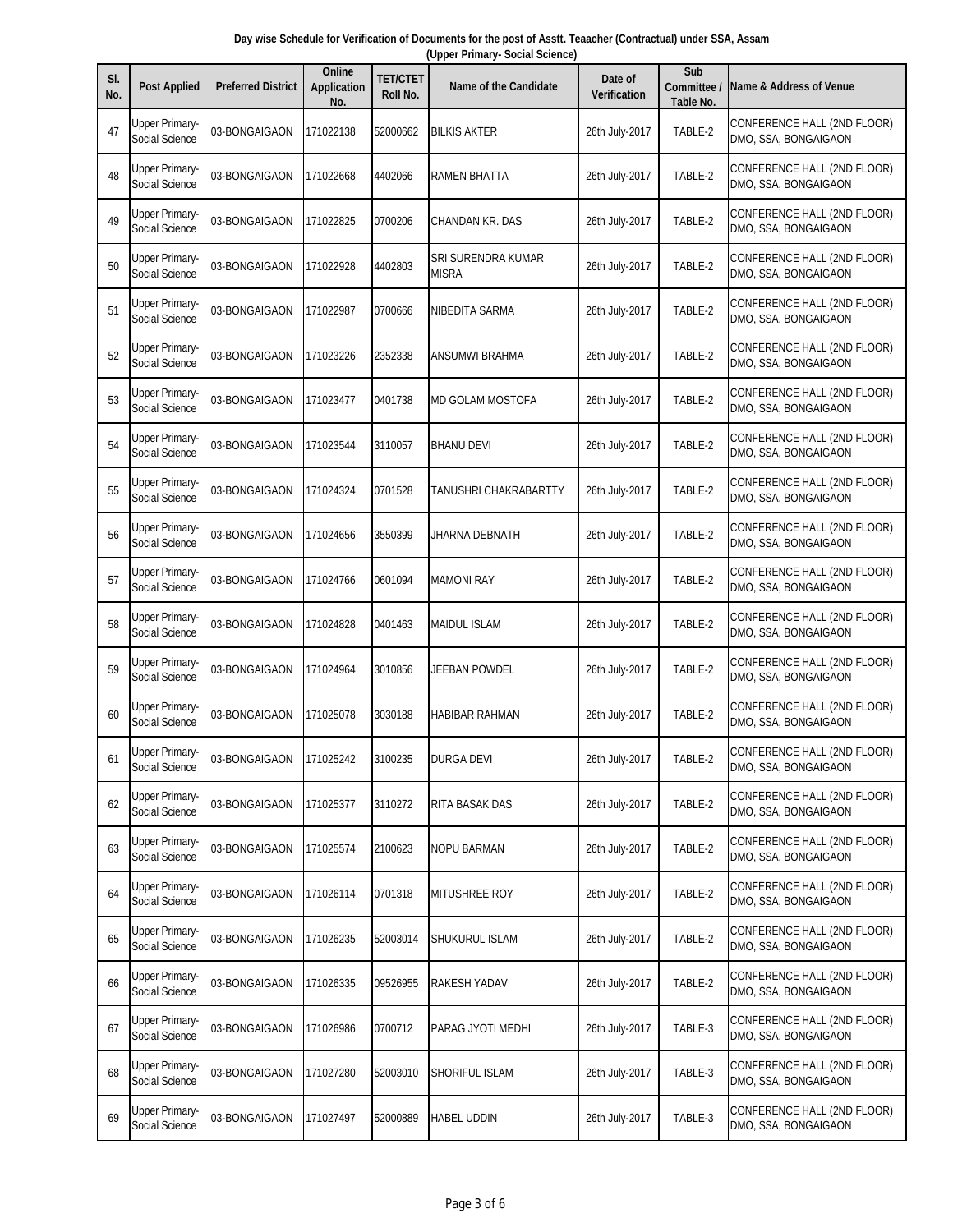|  | Day wise Schedule for Verification of Documents for the post of Asstt. Teaacher (Contractual) under SSA, Assam |  |  |
|--|----------------------------------------------------------------------------------------------------------------|--|--|
|  | (Upper Primary- Social Science)                                                                                |  |  |
|  |                                                                                                                |  |  |

| SI.<br>No. | <b>Post Applied</b>                     | <b>Preferred District</b> | Online<br><b>Application</b><br>No. | <b>TET/CTET</b><br>Roll No. | <b>Name of the Candidate</b> | Date of<br><b>Verification</b> | Sub<br>Committee /<br><b>Table No.</b> | <b>Name &amp; Address of Venue</b>                  |
|------------|-----------------------------------------|---------------------------|-------------------------------------|-----------------------------|------------------------------|--------------------------------|----------------------------------------|-----------------------------------------------------|
| 70         | <b>Upper Primary-</b><br>Social Science | 03-BONGAIGAON             | 171027731                           | 3030033                     | ANUJIT KALITA                | 26th July-2017                 | TABLE-3                                | CONFERENCE HALL (2ND FLOOR)<br>DMO, SSA, BONGAIGAON |
| 71         | Upper Primary-<br>Social Science        | 03-BONGAIGAON             | 171028174                           | 00603864                    | MUZAHIDUL ISLAM TALUKDAR     | 26th July-2017                 | TABLE-3                                | CONFERENCE HALL (2ND FLOOR)<br>DMO, SSA, BONGAIGAON |
| 72         | <b>Upper Primary-</b><br>Social Science | 03-BONGAIGAON             | 171028500                           | 3020199                     | KRISHNA CHOUDHURY            | 26th July-2017                 | TABLE-3                                | CONFERENCE HALL (2ND FLOOR)<br>DMO, SSA, BONGAIGAON |
| 73         | <b>Upper Primary-</b><br>Social Science | 03-BONGAIGAON             | 171029129                           | 0600305                     | MD.HARAB ALI                 | 26th July-2017                 | TABLE-3                                | CONFERENCE HALL (2ND FLOOR)<br>DMO, SSA, BONGAIGAON |
| 74         | <b>Upper Primary-</b><br>Social Science | 03-BONGAIGAON             | 171029178                           | 2011456                     | PUSPANJALI RAJBONGSHI        | 26th July-2017                 | TABLE-3                                | CONFERENCE HALL (2ND FLOOR)<br>DMO, SSA, BONGAIGAON |
| 75         | <b>Upper Primary-</b><br>Social Science | 03-BONGAIGAON             | 171029226                           | 2100594                     | DIPANKAR CHOUDHURY           | 26th July-2017                 | TABLE-3                                | CONFERENCE HALL (2ND FLOOR)<br>DMO, SSA, BONGAIGAON |
| 76         | Upper Primary-<br>Social Science        | 03-BONGAIGAON             | 171029568                           | 0700866                     | SHAHANAZ SULTANA             | 26th July-2017                 | TABLE-3                                | CONFERENCE HALL (2ND FLOOR)<br>DMO, SSA, BONGAIGAON |
| 77         | <b>Upper Primary-</b><br>Social Science | 03-BONGAIGAON             | 171029704                           | 3010289                     | <b>HITEN PATHAK</b>          | 26th July-2017                 | TABLE-3                                | CONFERENCE HALL (2ND FLOOR)<br>DMO, SSA, BONGAIGAON |
| 78         | Upper Primary-<br>Social Science        | 03-BONGAIGAON             | 171030101                           | 00600040                    | <b>ROMA CHHETRY</b>          | 26th July-2017                 | TABLE-3                                | CONFERENCE HALL (2ND FLOOR)<br>DMO, SSA, BONGAIGAON |
| 79         | <b>Upper Primary-</b><br>Social Science | 03-BONGAIGAON             | 171030172                           | 0700067                     | AFZALUR RAHMAN AHMED         | 26th July-2017                 | TABLE-3                                | CONFERENCE HALL (2ND FLOOR)<br>DMO, SSA, BONGAIGAON |
| 80         | <b>Upper Primary-</b><br>Social Science | 03-BONGAIGAON             | 171031015                           | 1100032                     | ASHOK KUMAR SAHA             | 26th July-2017                 | TABLE-3                                | CONFERENCE HALL (2ND FLOOR)<br>DMO, SSA, BONGAIGAON |
| 81         | Upper Primary-<br>Social Science        | 03-BONGAIGAON             | 171031624                           | 5300240                     | <b>MUKUT NATH</b>            | 26th July-2017                 | TABLE-3                                | CONFERENCE HALL (2ND FLOOR)<br>DMO, SSA, BONGAIGAON |
| 82         | <b>Upper Primary-</b><br>Social Science | 03-BONGAIGAON             | 171031676                           | 0402561                     | PHUNUMA PATHAK               | 26th July-2017                 | TABLE-3                                | CONFERENCE HALL (2ND FLOOR)<br>DMO, SSA, BONGAIGAON |
| 83         | <b>Upper Primary-</b><br>Social Science | 03-BONGAIGAON             | 171032457                           | 3040039                     | ABUL KALAM AZAD              | 26th July-2017                 | TABLE-3                                | CONFERENCE HALL (2ND FLOOR)<br>DMO, SSA, BONGAIGAON |
| 84         | <b>Upper Primary-</b><br>Social Science | 03-BONGAIGAON             | 171033152                           | 0401846                     | IMD KHURSHED ALAM KHAN       | 26th July-2017                 | TABLE-3                                | CONFERENCE HALL (2ND FLOOR)<br>DMO, SSA, BONGAIGAON |
| 85         | <b>Upper Primary-</b><br>Social Science | 03-BONGAIGAON             | 171033238                           | 52002072                    | NASRUFA SIDDIQUE             | 26th July-2017                 | TABLE-3                                | CONFERENCE HALL (2ND FLOOR)<br>DMO, SSA, BONGAIGAON |
| 86         | <b>Upper Primary-</b><br>Social Science | 03-BONGAIGAON             | 171033440                           | 2351619                     | <b>CHAMELI ROY</b>           | 26th July-2017                 | TABLE-3                                | CONFERENCE HALL (2ND FLOOR)<br>DMO, SSA, BONGAIGAON |
| 87         | <b>Upper Primary-</b><br>Social Science | 03-BONGAIGAON             | 171034576                           | 08410907                    | <b>MOUMITA BISWAS</b>        | 26th July-2017                 | TABLE-3                                | CONFERENCE HALL (2ND FLOOR)<br>DMO, SSA, BONGAIGAON |
| 88         | <b>Upper Primary-</b><br>Social Science | 03-BONGAIGAON             | 171034593                           | 51002250                    | DEWAN ZAHIR ABBAS            | 26th July-2017                 | TABLE-3                                | CONFERENCE HALL (2ND FLOOR)<br>DMO, SSA, BONGAIGAON |
| 89         | <b>Upper Primary-</b><br>Social Science | 03-BONGAIGAON             | 171034740                           | 3110342                     | DEVABRATA ROY                | 26th July-2017                 | TABLE-3                                | CONFERENCE HALL (2ND FLOOR)<br>DMO, SSA, BONGAIGAON |
| 90         | <b>Upper Primary-</b><br>Social Science | 03-BONGAIGAON             | 171034756                           | 3550341                     | <b>HEMANTA DEKA</b>          | 26th July-2017                 | TABLE-3                                | CONFERENCE HALL (2ND FLOOR)<br>DMO, SSA, BONGAIGAON |
| 91         | <b>Upper Primary-</b><br>Social Science | 03-BONGAIGAON             | 171034876                           | 3110458                     | SWAPNA GHOSH                 | 26th July-2017                 | TABLE-3                                | CONFERENCE HALL (2ND FLOOR)<br>DMO, SSA, BONGAIGAON |
| 92         | Upper Primary-<br>Social Science        | 03-BONGAIGAON             | 171035106                           | 0600690                     | ANUPAMA RAY                  | 26th July-2017                 | TABLE-3                                | CONFERENCE HALL (2ND FLOOR)<br>DMO, SSA, BONGAIGAON |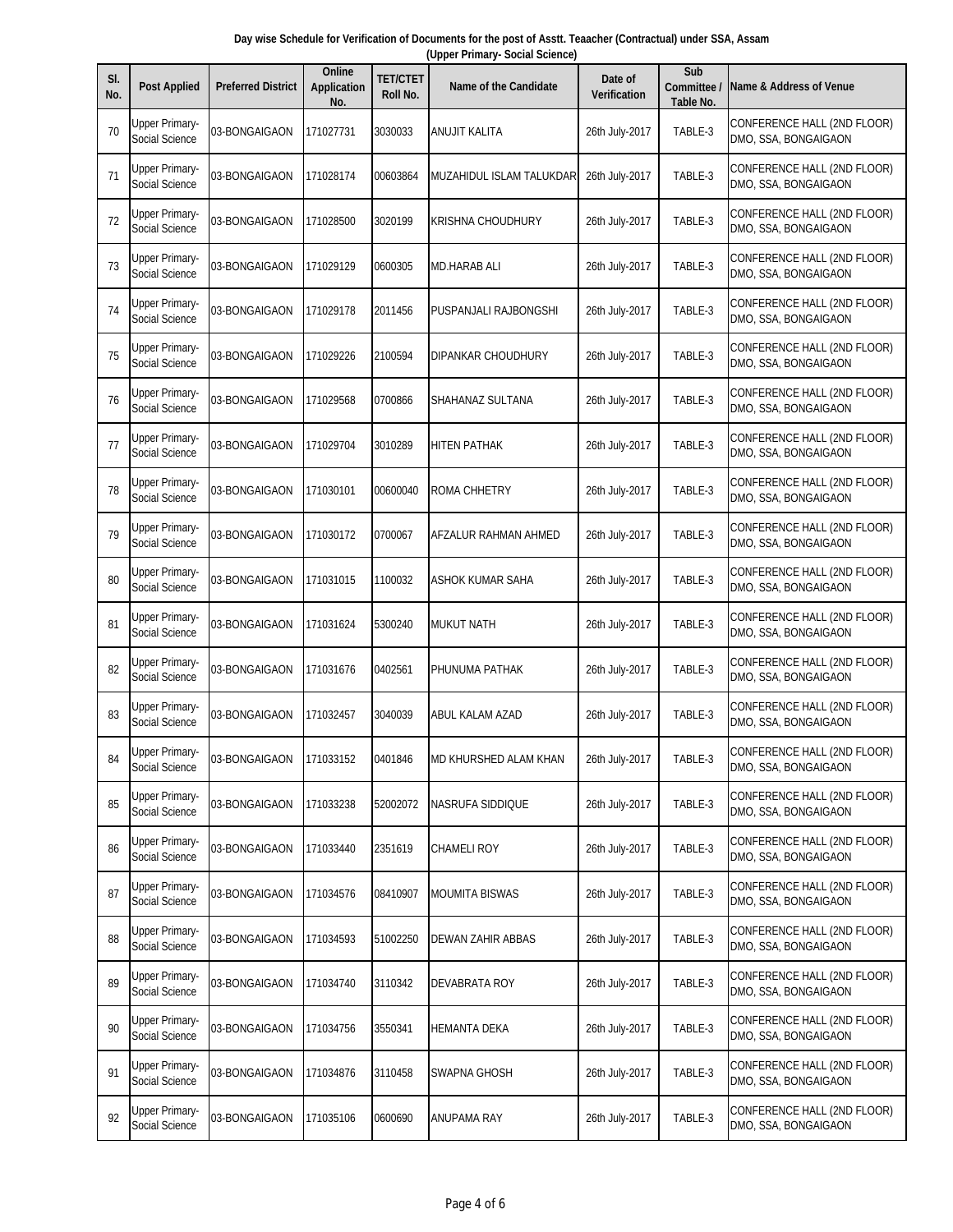| Day wise Schedule for Verification of Documents for the post of Asstt. Teaacher (Contractual) under SSA, Assam |  |
|----------------------------------------------------------------------------------------------------------------|--|
| (Upper Primary- Social Science)                                                                                |  |

| SI.<br>No. | <b>Post Applied</b>                     | <b>Preferred District</b> | Online<br><b>Application</b><br>No. | <b>TET/CTET</b><br>Roll No. | <b>Name of the Candidate</b> | Date of<br>Verification | Sub<br>Committee /<br>Table No. | Name & Address of Venue                             |
|------------|-----------------------------------------|---------------------------|-------------------------------------|-----------------------------|------------------------------|-------------------------|---------------------------------|-----------------------------------------------------|
| 93         | Upper Primary-<br>Social Science        | 03-BONGAIGAON             | 171035160                           | 0406138                     | NEELIMA CHOUDHURY            | 26th July-2017          | TABLE-3                         | CONFERENCE HALL (2ND FLOOR)<br>DMO, SSA, BONGAIGAON |
| 94         | <b>Upper Primary-</b><br>Social Science | 03-BONGAIGAON             | 171035250                           | 0701470                     | SANJAY KR GOSWAMI            | 26th July-2017          | TABLE-3                         | CONFERENCE HALL (2ND FLOOR)<br>DMO, SSA, BONGAIGAON |
| 95         | <b>Upper Primary-</b><br>Social Science | 03-BONGAIGAON             | 171035691                           | 0300003                     | AJAY KUMAR DEURI             | 26th July-2017          | TABLE-3                         | CONFERENCE HALL (2ND FLOOR)<br>DMO, SSA, BONGAIGAON |
| 96         | <b>Upper Primary-</b><br>Social Science | 03-BONGAIGAON             | 171036133                           | 51003337                    | HIMASHREE DAS                | 26th July-2017          | TABLE-3                         | CONFERENCE HALL (2ND FLOOR)<br>DMO, SSA, BONGAIGAON |
| 97         | <b>Upper Primary-</b><br>Social Science | 03-BONGAIGAON             | 171036171                           | 0600175                     | HEMANTA KUMAR KAKOTI         | 26th July-2017          | TABLE-3                         | CONFERENCE HALL (2ND FLOOR)<br>DMO, SSA, BONGAIGAON |
| 98         | Upper Primary-<br>Social Science        | 03-BONGAIGAON             | 171036283                           | 4402076                     | RANA KUMAR CHOUDHURY         | 26th July-2017          | TABLE-3                         | CONFERENCE HALL (2ND FLOOR)<br>DMO, SSA, BONGAIGAON |
| 99         | Upper Primary-<br>Social Science        | 03-BONGAIGAON             | 171036985                           | 3030197                     | MD MAHIR UDDIN               | 26th July-2017          | TABLE-3                         | CONFERENCE HALL (2ND FLOOR)<br>DMO, SSA, BONGAIGAON |
| 100        | <b>Upper Primary-</b><br>Social Science | 03-BONGAIGAON             | 171037525                           | 0700324                     | <b>HITESH MEDHI</b>          | 26th July-2017          | TABLE-4                         | CONFERENCE HALL (2ND FLOOR)<br>DMO, SSA, BONGAIGAON |
| 101        | <b>Upper Primary-</b><br>Social Science | 03-BONGAIGAON             | 171037682                           | 0700941                     | SUMITA CHOUDHURY             | 26th July-2017          | TABLE-4                         | CONFERENCE HALL (2ND FLOOR)<br>DMO, SSA, BONGAIGAON |
| 102        | <b>Upper Primary-</b><br>Social Science | 03-BONGAIGAON             | 171037765                           | 5600506                     | DALIMI KUMAR                 | 26th July-2017          | TABLE-4                         | CONFERENCE HALL (2ND FLOOR)<br>DMO, SSA, BONGAIGAON |
| 103        | Upper Primary-<br>Social Science        | 03-BONGAIGAON             | 171037872                           | 22000401                    | MD ABDUL MOTALEB             | 26th July-2017          | TABLE-4                         | CONFERENCE HALL (2ND FLOOR)<br>DMO, SSA, BONGAIGAON |
| 104        | Upper Primary-<br>Social Science        | 03-BONGAIGAON             | 171038002                           | 0700590                     | MOITREYEE DAS                | 26th July-2017          | TABLE-4                         | CONFERENCE HALL (2ND FLOOR)<br>DMO, SSA, BONGAIGAON |
| 105        | <b>Upper Primary-</b><br>Social Science | 03-BONGAIGAON             | 171038037                           | 5600447                     | <b>BRAJEN KUMAR DAS</b>      | 26th July-2017          | TABLE-4                         | CONFERENCE HALL (2ND FLOOR)<br>DMO, SSA, BONGAIGAON |
| 106        | Upper Primary-<br>Social Science        | 03-BONGAIGAON             | 171038276                           | 56002737                    | MD SEKANDAR ALI SHEIKH       | 26th July-2017          | TABLE-4                         | CONFERENCE HALL (2ND FLOOR)<br>DMO, SSA, BONGAIGAON |
| 107        | <b>Upper Primary-</b><br>Social Science | 03-BONGAIGAON             | 171038514                           | 4400109                     | ANAMIKA DEVI                 | 26th July-2017          | TABLE-4                         | CONFERENCE HALL (2ND FLOOR)<br>DMO, SSA, BONGAIGAON |
| 108        | <b>Upper Primary-</b><br>Social Science | 03-BONGAIGAON             | 171038550                           | 3540649                     | RANJU PROBHA DAIMARI         | 26th July-2017          | TABLE-4                         | CONFERENCE HALL (2ND FLOOR)<br>DMO, SSA, BONGAIGAON |
| 109        | <b>Upper Primary-</b><br>Social Science | 03-BONGAIGAON             | 171038747                           | 1100174                     | <b>MITALI DEVI</b>           | 26th July-2017          | TABLE-4                         | CONFERENCE HALL (2ND FLOOR)<br>DMO, SSA, BONGAIGAON |
| 110        | <b>Upper Primary-</b><br>Social Science | 03-BONGAIGAON             | 171039347                           | 2110948                     | PRONOY ISLARY                | 26th July-2017          | TABLE-4                         | CONFERENCE HALL (2ND FLOOR)<br>DMO, SSA, BONGAIGAON |
| 111        | <b>Upper Primary-</b><br>Social Science | 03-BONGAIGAON             | 171040047                           | 52002261                    | PRAKASH NARAYAN SARKAR       | 26th July-2017          | TABLE-4                         | CONFERENCE HALL (2ND FLOOR)<br>DMO, SSA, BONGAIGAON |
| 112        | <b>Upper Primary-</b><br>Social Science | 03-BONGAIGAON             | 171040245                           | 52002323                    | RAJESH KUMAR SUTRADHAR       | 26th July-2017          | TABLE-4                         | CONFERENCE HALL (2ND FLOOR)<br>DMO, SSA, BONGAIGAON |
| 113        | <b>Upper Primary-</b><br>Social Science | 03-BONGAIGAON             | 171040401                           | 2300434                     | ARUP GOGOI                   | 26th July-2017          | TABLE-4                         | CONFERENCE HALL (2ND FLOOR)<br>DMO, SSA, BONGAIGAON |
| 114        | <b>Upper Primary-</b><br>Social Science | 03-BONGAIGAON             | 171040538                           | 06831208                    | SUDESH KUMAR SHARMA          | 26th July-2017          | TABLE-4                         | CONFERENCE HALL (2ND FLOOR)<br>DMO, SSA, BONGAIGAON |
| 115        | <b>Upper Primary-</b><br>Social Science | 03-BONGAIGAON             | 171040658                           | 0400437                     | ASUR UDDIN AHMED             | 26th July-2017          | TABLE-4                         | CONFERENCE HALL (2ND FLOOR)<br>DMO, SSA, BONGAIGAON |